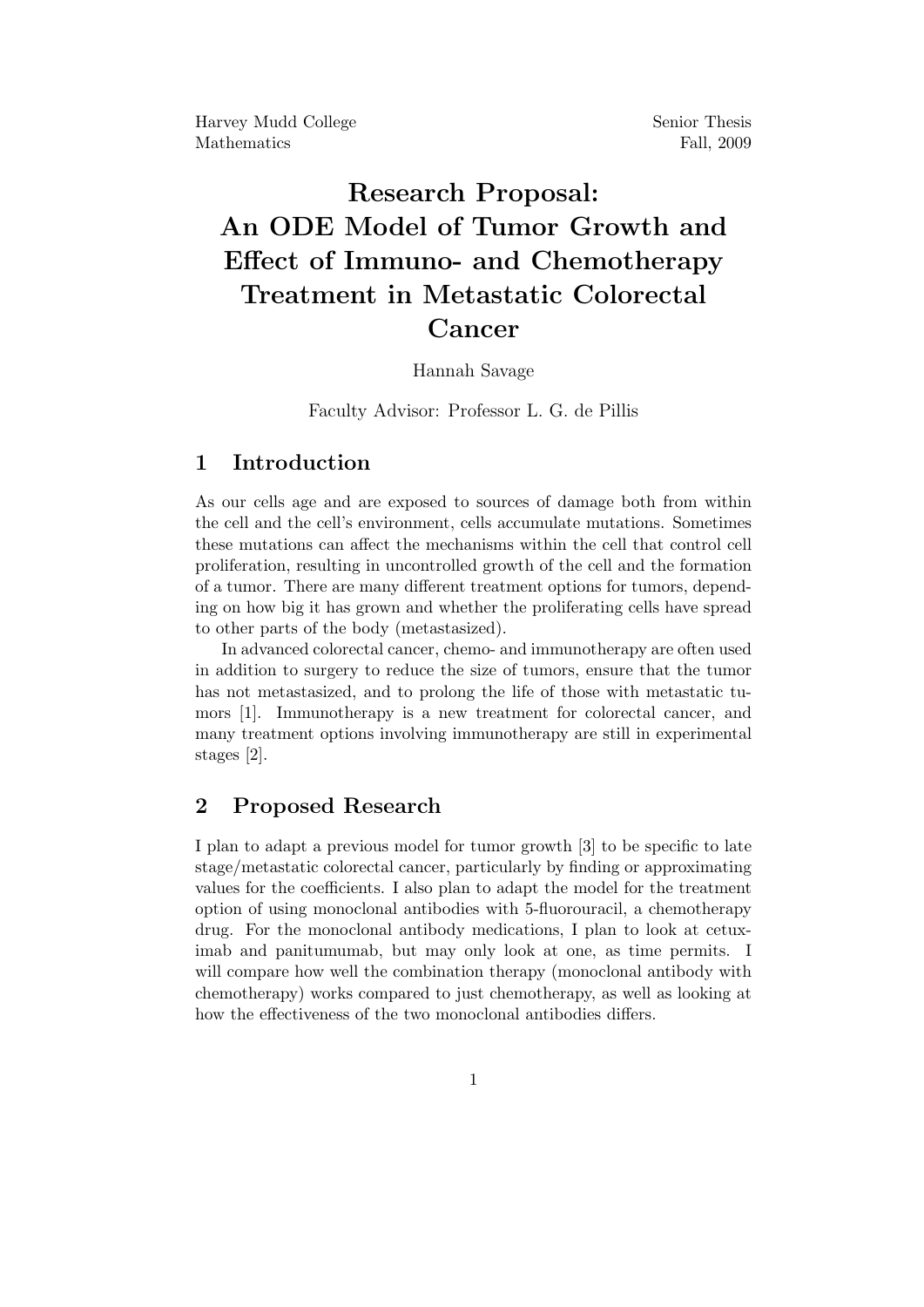## 3 Prior Research

The original model was constructed and revised by de Pillis et al, and presented in Mathematical model creation for cancer chemo-immunotherapy, Comp. and Math. Methods in Med. (2009), pp. 1-19 [3]. Research has been done on colorectal cancer [4] [5], and many clinical trials have been done with these medications [6] [7] [8] [9].

### References

- [1] National Cancer Institute, Colon and Rectal Cancer Homepage, http://www.cancer.gov.
- [2] J.W. Park, MD & C.C. Benz, MD, "Immunotherapy Cancer Treatment", Supportive Cancer Care, Naperville, IL: Sourcebooks, 2001.
- [3] L.G. de Pillis, K.R. Fister, W. Gu, C. Collins, M. Daub, D. Gross, J. Moore, B. Preskill, Mathematical model creation for cancer chemoimmunotherapy, Comp. and Math. Methods in Med., 2009.
- [4] Zhang, L., H. Huang, K. Wu, M. Wang, B. Wu, Impact of BTG2  $ex$ pression on proliferation and invasion of gastric cancer cells in vitro, Mol Biol Rep, April 2009.
- [5] Alessandro, R., A.M. Flugy, D. Russo, G. Stassi, A. De Leo, C. Corrado, G. Alaimo, G. De Leo, Identification and Phenotypic Characterization of a Subpopulation of T84 Human Colon Cancer Cells, After Selection on Activated Endothelial Cells, Journal of Cellular Physiology (203), 2005.
- [6] Martinelli, E., R. De Palma, M. Orditura, F. De Vita and F. Ciardiello, Anti-epidermal growth factor receptor monoclonal antibodies in cancer therapy, Clinical and Experimental Immunology (158), June 2009.
- [7] Salvatore Siena, S., A. Sartore-Bianchi , F. Di Nicolantonio , J. Balfour , A. Bardelli, Biomarkers Predicting Clinical Outcome of Epidermal Growth Factor Receptor Targeted Therapy in Metastatic Colorectal Cancer, Journal of the National Cancer Institute, September 2009.
- [8] Gravalosa,C., J. Cassinellob, P. Garcia-Alfonsoc, A. Jimeno, Integration of panitumumab into the treatment of colorectal cancer, Crit Rev Oncol/Hematol, 2009.